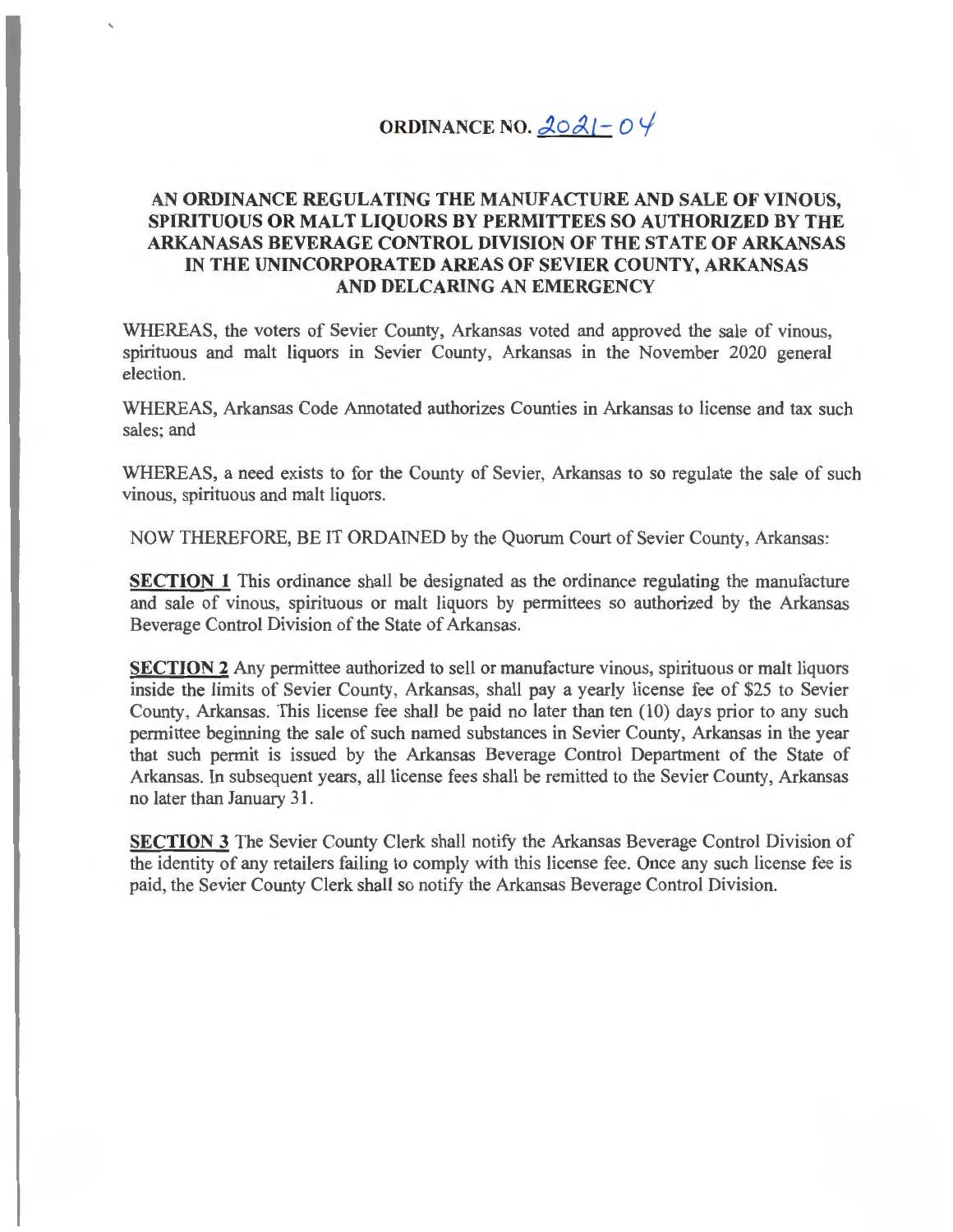**SECTION 4** Sevier County, Arkansas shall not require any additional tax be paid by any permittee authorized to sell or manufacture vinous, spirituous or malt liquors inside the boundaries of Sevier County, Arkansas.

**SECTION 5** There is a great need for Sevier County, Arkansas to have the authority to regulate the manufacture and sale of vinous, spirituous or malt liquors within such county; therefore, this ordinance needs to become effective immediately in order for Sevier County, Arkansas to protect the welfare of the citizens through such regulation. Delaying the enactment of such regulation serves no legitimate public interest. Therefore, an emergency is declared to exist by the Quorum Court, and as a result this Ordinance shall be in full force and effect upon passage and approval.

**SECTION 6** All ordinances or parts of ordinances in conflict herewith are hereby repealed. Specifically, Ordinance No. 2005-338 is repealed.

PASSED THIS 26th DAY OF FEBRUARY, 2021.

 $APPROVED:$   $\overbrace{\text{Greg Ray, County Judge}}$ 

ATTEST: Debbie Akin, County Clerk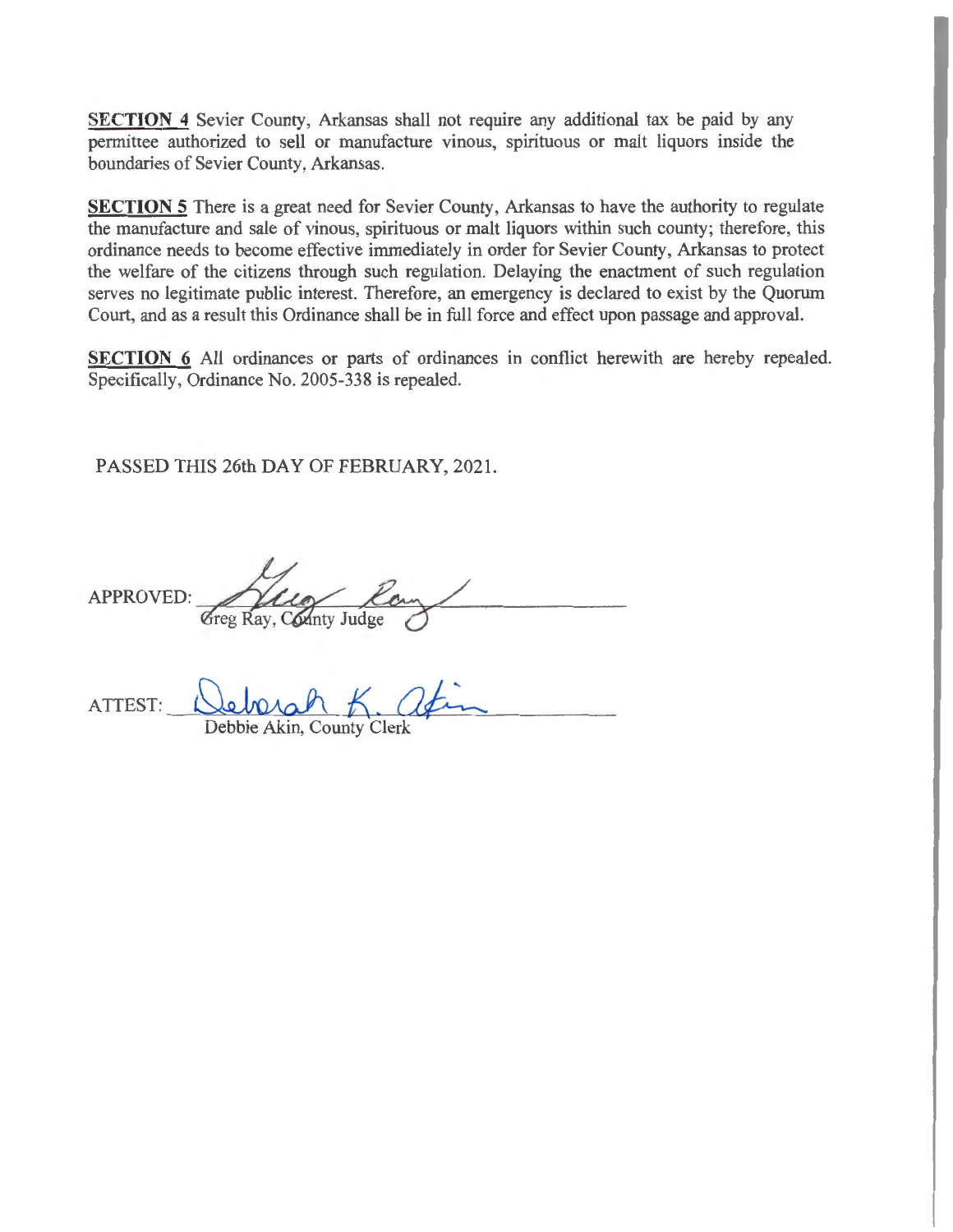## **ORDINANCE NO. 2021-05**

AN ORDINANCE ESTABLISHING THE RULES AND PROCEDURES FOR FILING AN APPLICATION FOR A PRIVATE CLUB PERMIT IN THE UNINCORPORATED AREAS OF SEVIER COUNTY.

Whereas, in accordance with A.C.A.  $\S 3$ -9-222 (a)(1) it is required that an application for a permit to operate as a private club be made to the governing body of the county or municipality in which the private club seeks to be located; and

Whereas, in accordance with A.C.A.  $\S 3-9-222$  (a)(2) if the governing body of the county approves, by ordinance, an application for a permit to operate as a private club, the Arkansas Alcoholic Beverage Control Division may issue a permit to operate as a private club to the applicant for the proposed location; and

NOW THEREFORE, BE IT ORDAINED BY THE QUORUM COURT OF THE COUNTY OF Sevier, STATE OF ARKANSAS, THAT:

**Section** I. Establishment of Procedures. The procedures to request an ordinance in support of an application for a permit to operate a private club in the unincorporated area of Sevier County shall be as follows:

(a) An applicant shall submit the following to the Sevier County Quorum Court, not less than thirty (30) days prior to a regularly scheduled Quorum Court Meeting:

> (1) a letter stating their intent to file for a private club permit in the unincorporated area of Sevier County which shall include the physical address where the business will be located; and

> (2) a copy of the Arkansas Alcoholic Beverage Control application they intend to file; and

(b) An applicant shall notify all property owners within five hundred (500) feet of the proposed location, by personal service or by United States Postal Service certified mail, return receipt requested and by duplicate sent by regular mail, informing them of the applicant's intent to request an ordinance in support of an application for a permit to operate a private club. The notice shall include the dates, times and location of the Quorum Court meeting in which the matter is requested to be heard. The notice shall also inform each property owner of their right to make their position in support or opposition known at the meeting of the Quorum Court. Notice must be delivered to the property owners identified above not less than seven (7) days in advance of the date of the meeting of the Quorum Court; and

( c) an applicant shall provide the Sevier County Quorum Court with the following not less than fourteen ( 14) days prior to the Quorum Court meeting during which the matter is requested to be heard (1) copies of the letter(s) notifying property owners of the applicant's intent to request an ordinance in support of an application for a permit to operate a private club; and (2) proof of personal service or delivery of the notice required in Section (a) above.